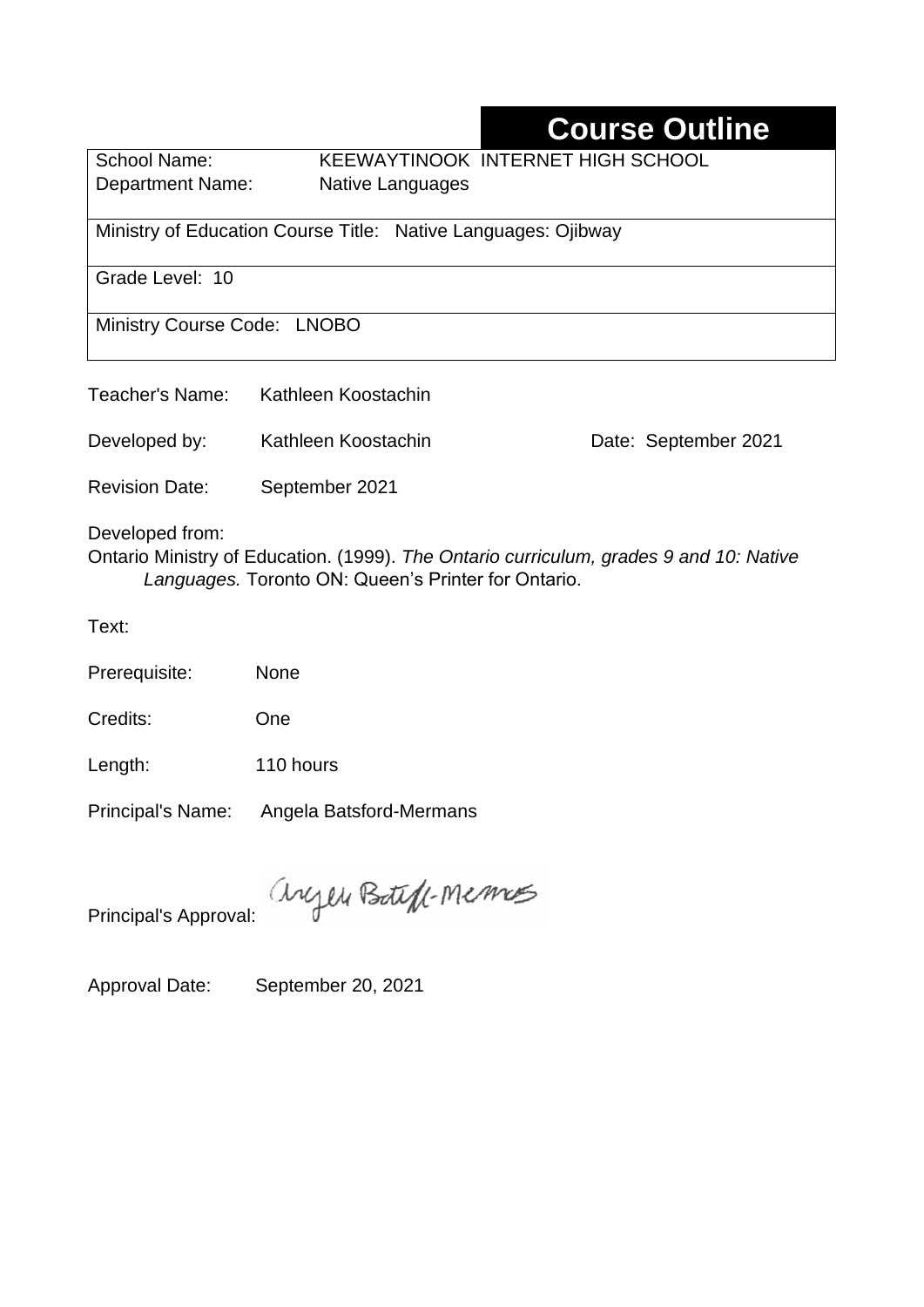# *Course Description/Rationale*

This course will enable students to experience the unique respect for life that permeates Native languages and cultures. Students will expand their vocabulary and knowledge of phrases and expressions, using them in simple dialogues, narrative writing, grammatical constructions, and reading, and to exchange information electronically. This course is open to any student who has successfully completed at least four years of elementary Native languages study, has successfully completed NL1, or demonstrates the required proficiency.

# *Overall Curriculum Expectations*

#### **Oral Communication**

- demonstrate a range of listening skills;
- converse on familiar topics in structured and open-ended situations;
- demonstrate an understanding of language structures and vocabulary in a variety of texts;
- demonstrate an understanding of Native oral traditions (e.g., Native legends, stories, songs, histories);
- use information technology to communicate in a Native language.

#### **Reading**

- read passages on familiar topics and infer the meaning of new words and language patterns in those passages;
- identify language patterns and vocabulary that have been learned through oral work;
- read for pleasure or information:
- demonstrate comprehension of a variety of reading materials;
- use information technology to communicate in a Native language.

#### **Writing**

- use a variety of language patterns and vocabulary accurately;
- create a variety of written works, expressing ideas clearly;
- demonstrate accuracy in writing and a knowledge of linguistic conventions;
- use information technology to communicate in a Native language.

### *Course Content*

| <b>Unit</b>                           |              | Length    |
|---------------------------------------|--------------|-----------|
| 1. Introduction to Ojibway Language   | 27 hours     |           |
| 2. People                             |              | 26 hours  |
| 3. Arts                               |              | 21 hours  |
| 4. Land and Animals                   |              | 27 hours  |
| 5. Media Works Communications Project |              | 9 hours   |
|                                       | <b>Total</b> | 110 hours |

## *Unit Descriptions*

#### **Unit 1 – Introduction to Ojibway Language**

In this unit, Students expand their vocabulary through the review of syllabic and roman orthography and use of basic Ojibway greetings. Throughout this course, the language structure (e.g., verbs, nouns, pronouns, particles, sentences) is used in a progressively more difficult format. Students are encouraged to use several forms of computer technology and production to communicate in the classroom and community.

#### **Unit 2 – People**

In this unit, students become familiar with the local vocabulary that is related to the community. They learn about "all in relation". Students learn about the Good Mind and Leading the Good Life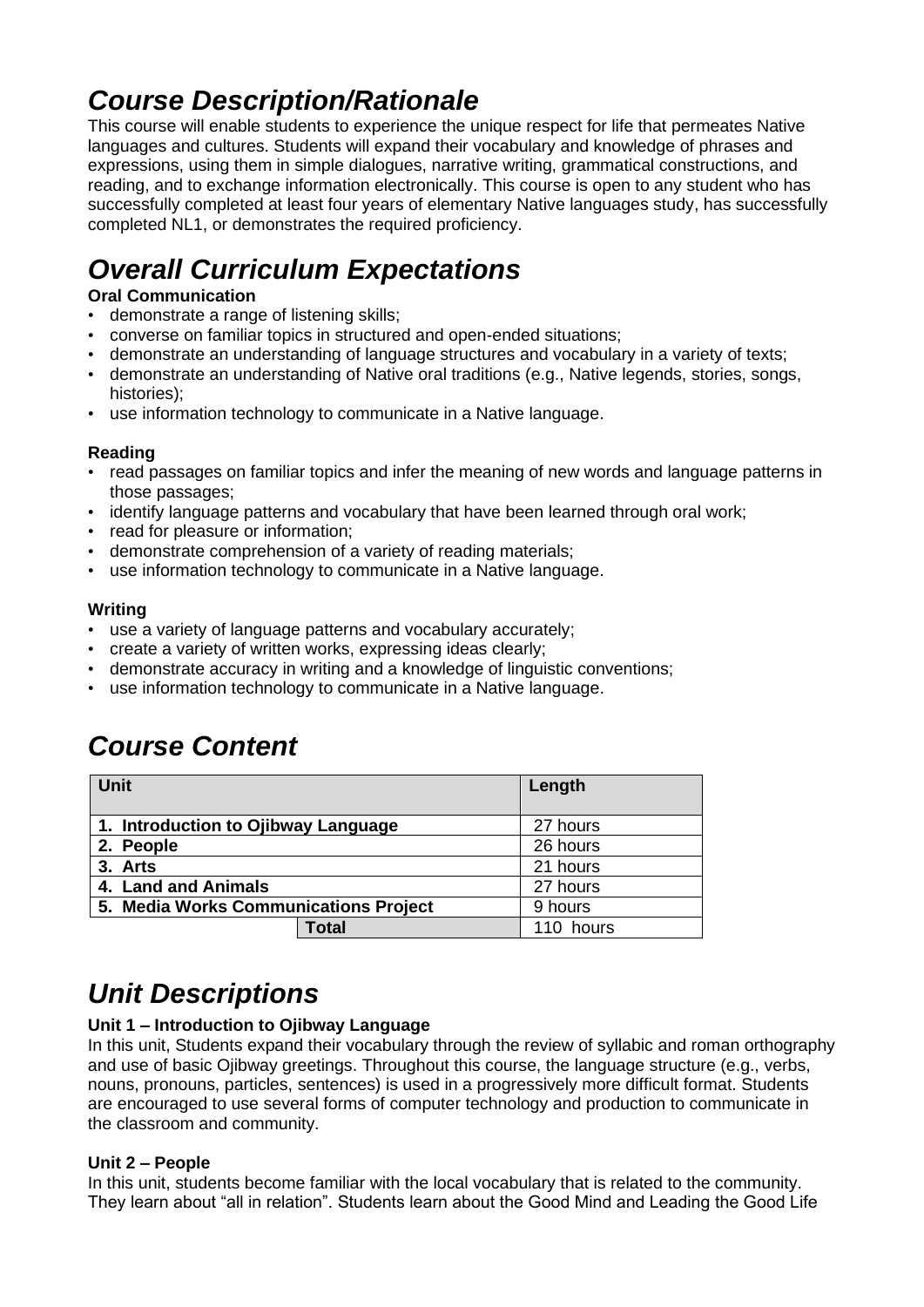activities that demonstrate appreciation of other cultures and employ coping mechanisms for self and others. Students focus on values, traditional teachings, and the traditional life circle and how these connect to the development of a balanced lifestyle, both in personal growth and relationships. Students continue to demonstrate their oral, writing, and reading skills through the use of creative projects as such actively participating with land-based activities or creating multimedia. Throughout this course, the language structure (e.g., verbs, nouns, pronouns, particles, sentences) is used in a progressively more difficult format.

#### **Unit 3 – Art**

In this unit, students develop vocabulary and language skills through Native art forms while they acquire an appreciation of Native culture and history. Through the experience of hands-on activities, which may include painting, drawing, sculpting, or storytelling, students make connections to Native culture, values, and philosophies. A sense of personal identity emerges as students interact and communicate with others in their Native language while using art to make connections to their values and beliefs such as how to respect the land and respecting animals, and stewardship.

#### **Unit 4 – Land and Animals**

In this unit, students learn about the stewardship of the natural world from a Native perspective. Experiential and tactile activities provide students with a unique understanding of all peoples' connection to land and its relations. Students study basic vocabulary related to land and animals and how they are used locally and in their community.

#### **Unit 5 – Media Works Communications Project**

This unit encompasses all that is learned in Units 1-4. The final product takes a form that is unique to each student as they will individually create an audio/visual presentation. The final product will be an introduction to their community, and lifestyle. It will include all of the overall curriculum expectations, in written works, and oral communication. All of the steps in creating the project including the final product will be evaluated. The project will utilize language in a way that satisfies all strand requirements, including a component of media communication.

## *Teaching/Learning Strategies*

This course is organized into an eight-week series of lessons and activities that is presented to students in remote northern communities via the internet. The eighth week is used for course consolidation, review, and the final examination. Teacher and students communicate over the internet through timely activity feedback, emails, messages, video and audio calls. Classroom mentors assume the role of liaison between the teacher and student while also supporting a holistic approach to motivate, engage and support each individual student.

A variety of strategies will be used in the online delivery of this course. Some instructional strategies include:

- direct instruction (online lecture):
- descriptive feedback on Moodle and collaborating with on-site mentors;
- audio recordings with feedback;
- discussion with students and on-site mentors;
- cooperative learning;
- guided-learning;
- constructing dialogues;
- word vocabulary sound clips;
- conversation duos:
- creating a storyboard;
- feedback comments:
- grammar exercises;
- illustrating constructed dialogues;
- independent study;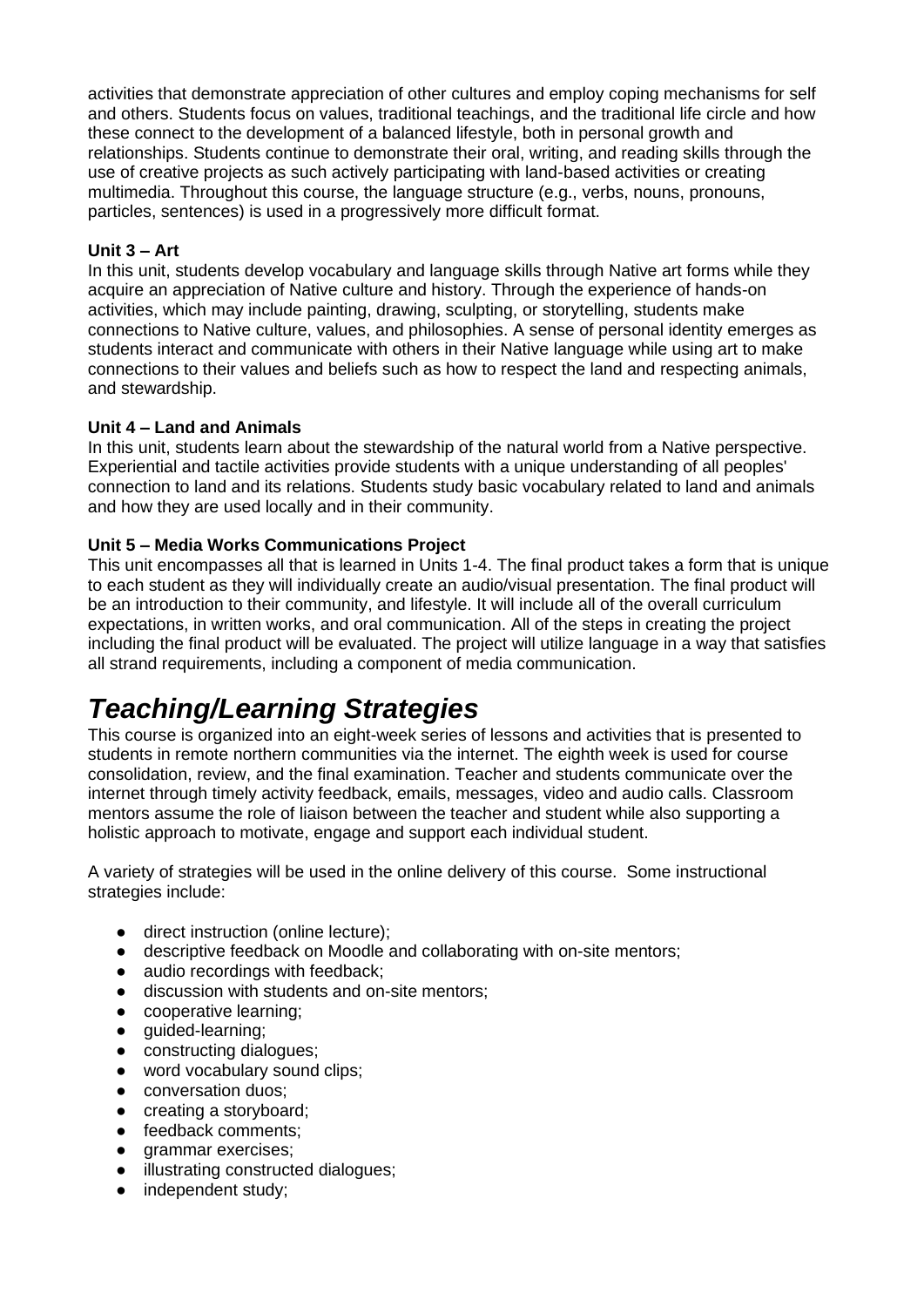- knowledgeable community people;
- lexicon chart:
- lexicon/word list development;
- media videos (legends);
- word games;
- online dictionaries;
- oral presentation-audio recording:
- personal word lists;
- practical exercises;
- researching the internet;
- reading;
- Storytelling and story writing:
- syllabic (vowel) sound chart;
- **•** translation exercises;
- vocabulary lists;
- vocabulary word development;
- online dictionaries (Internet links);
- student personal dictionary and list words for vocabulary development;
- instructor's links a block for student's resources:
- instructor's audio recordings:
- student sound recording (oral communication);
- structured discussion in student activities:
- KOBE Learning Language Apps.

Learning goals will be discussed at the beginning of each assignment and success criteria will be provided to students. The success criteria are used to develop the assessment tools in this course, including rubrics and checklists.

### *Evaluation*

The final grade will be determined as follows (Ontario Ministry of Education, 2010):

- Seventy per cent of the grade will be based on evaluation conducted throughout the course. This portion of the grade should reflect the student's most consistent level of achievement throughout the course, although special consideration should be given to more recent evidence of achievement.
- Thirty percent of the grade will be based on a final evaluation administered at or towards the end of the course. This evaluation will be based on evidence from one or a combination of the following: an examination, a performance, an essay, and/or another method of evaluation suitable to the course content. The final evaluation allows the student an opportunity to demonstrate comprehensive achievement of the overall expectations for the course (p. 41).

Ontario Ministry of Education. (2010). *Growing success: Assessment, evaluation and reporting in Ontario schools*. Toronto ON: Queen's Printer for Ontario.

| Type of<br><b>Assessment</b> | Category                    | <b>Details</b>                                                                                                                                                                                                                                                   | Weigh<br>ting<br>(%) |
|------------------------------|-----------------------------|------------------------------------------------------------------------------------------------------------------------------------------------------------------------------------------------------------------------------------------------------------------|----------------------|
| <b>Term Work</b><br>(70%)    | Knowledge/<br>Understanding | Knowledge of the required linguistic elements<br>(grammar, vocabulary, spelling, derivatives)<br>Understanding of materials read (e.g., passages,<br>texts, resource materials)<br>Understanding of relationships between the Native<br>culture and the language | 14                   |
|                              | <b>Thinking</b>             | Critical and creative thinking skills<br>Inquiry skills (e.g., formulating questions;<br>planning; selecting strategies and resources;                                                                                                                           | 10                   |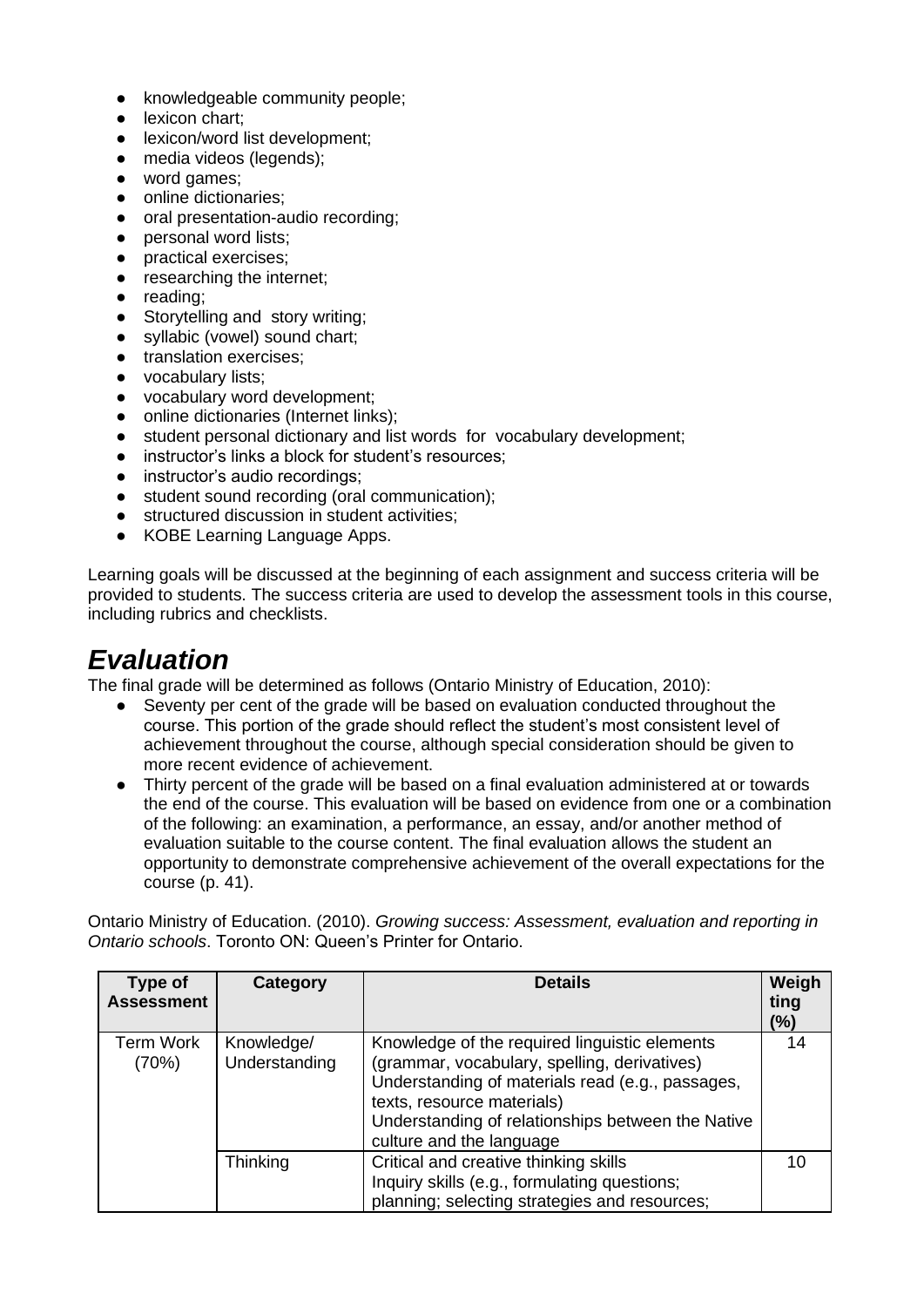|                     |                   | analysing and interpreting information; forming<br>conclusions)                                                                                                                                                                                                                    |                |
|---------------------|-------------------|------------------------------------------------------------------------------------------------------------------------------------------------------------------------------------------------------------------------------------------------------------------------------------|----------------|
|                     | Communication     | Communication of information and ideas (orally<br>and in writing)<br>Use of symbols and visual images<br>Use of language (grammar, vocabulary, including<br>special terminology)<br>Communication for different audiences and<br>purposes<br>Use of various forms of communication | 23             |
|                     | Application       | Application of ideas and skills in familiar contexts<br>Transfer of concepts, skills, and procedures to<br>new contexts<br>Application of procedures, equipment, and<br>technology                                                                                                 | 23             |
| Final               | Culminating       | Knowledge/Understanding                                                                                                                                                                                                                                                            | 3              |
| Evaluation<br>(30%) | Activity<br>(15%) | Thinking                                                                                                                                                                                                                                                                           | $\overline{2}$ |
|                     |                   | Communication                                                                                                                                                                                                                                                                      | 5              |
|                     |                   | Application                                                                                                                                                                                                                                                                        | 5              |
|                     | Exam              | Knowledge/Understanding                                                                                                                                                                                                                                                            | 3              |
|                     | (15%)             | Thinking                                                                                                                                                                                                                                                                           | $\overline{2}$ |
|                     |                   | Communication                                                                                                                                                                                                                                                                      | 5              |
|                     |                   | Application                                                                                                                                                                                                                                                                        | 5              |
|                     |                   | <b>TOTAL</b>                                                                                                                                                                                                                                                                       | 100            |

### *Assessment/Evaluation Strategies*

A variety of assessment and evaluation methods, strategies and tools are required as appropriate to the expectation being assessed. These include diagnostic, formative, and summative within the course and within each unit.

Assessment *for* learning and assessment *as* learning is obtained through a variety of means, including the following:

- Teacher will provide descriptive feedback for student to gain insight for areas of improvement;
- Observations during student processes;
- Conversations carried out throughout the course and upon student's submissions;
- Teacher and Mentor to help student learn to set individual goals to monitor their own progress (Checklist of review and reflect);
- Use of H5P interactives and KOBE Language Apps.

Evidence of student achievement (assessment *of* learning) is collected from various sources, including the following:

- Final exam;
- Culminating activity:
- Student performance tasks projects that includes, constructed dialogues, PowerPoint Presentations, voice recording.);
- Student proficiency in oral, reading, and written responses and dialogues;
- Demonstrations in written and oral dialogues with pronunciation and usage.

The Ministry of Education's 2010 document, *Growing Success*, outlines the seven fundamental principles that guide best practice in the assessment and evaluation of students. KiHS teachers use practices that: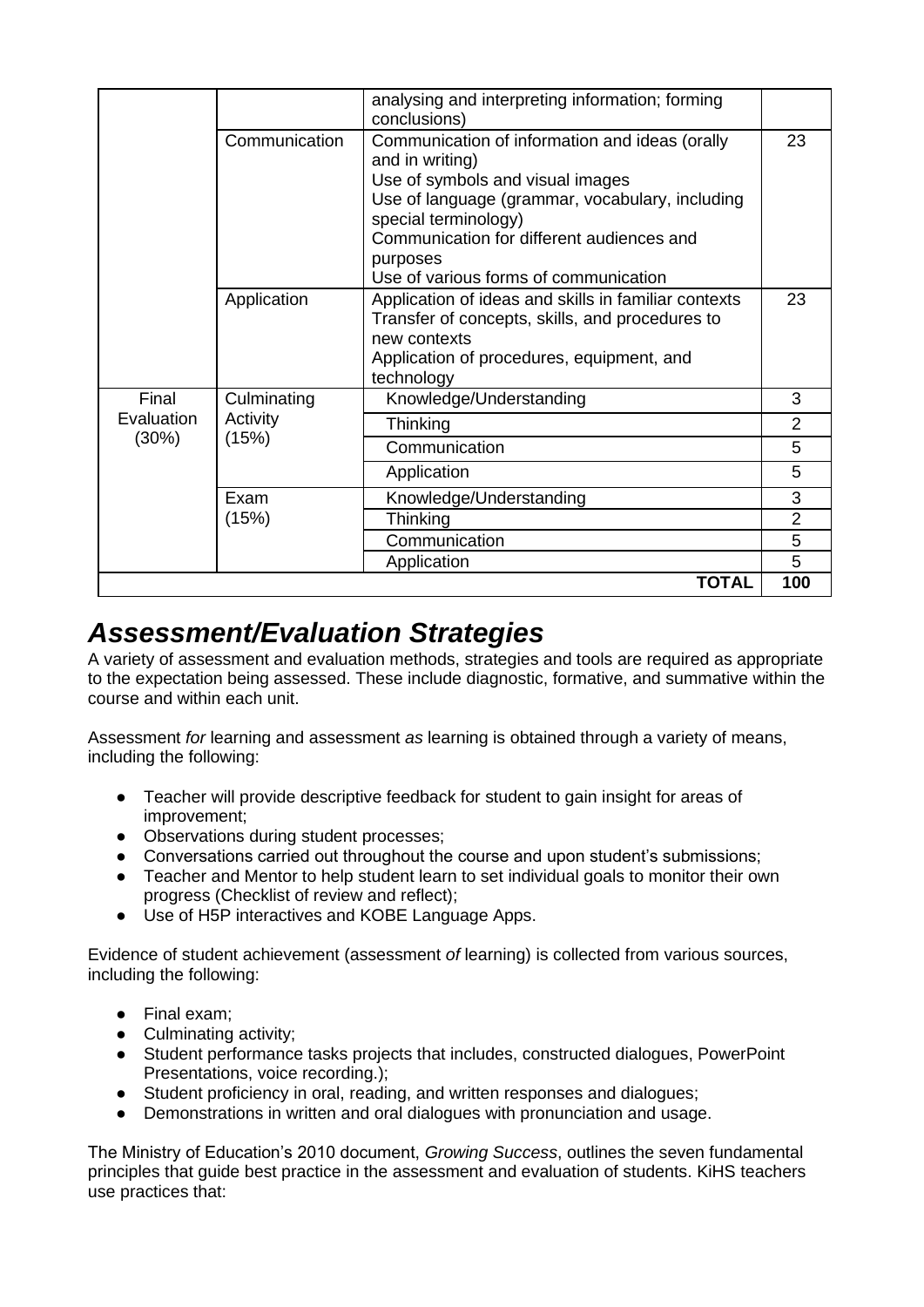- are fair, transparent, and equitable for all students:
- support all students, including those with special education needs, those who are learning the language of instruction (English or French), and those who are First Nation, Métis, or Inuit;
- are carefully planned to relate to the curriculum expectations and learning goals and, as much as possible, to the interests, learning styles and preferences, needs, and experiences of all students;
- are communicated clearly to students and parents at the beginning of the course and at other points throughout the school year or course;
- are ongoing, varied in nature, and administered over a period of time to provide multiple opportunities for students to demonstrate the full range of their learning;
- provide ongoing descriptive feedback that is clear, specific, meaningful, and timely to support improved learning and achievement;
- develop students' self-assessment skills to enable them to assess their own learning, set specific goals, and plan next steps for their learning (p.6).

### *Resources*

Ontario Ministry of Education. (n.d.). *Indigenous education strategy.* <http://www.edu.gov.on.ca/eng/aboriginal/>

- Ontario Ministry of Education. (1999). *The Ontario curriculum, grades 9 and 10: Native Languages.*  <http://www.edu.gov.on.ca/eng/curriculum/secondary/nativelang910curr.pdf>
- Ontario Ministry of Education. (2010). *Growing success: Assessment, evaluation and reporting in Ontario schools*.<http://www.edu.gov.on.ca/eng/policyfunding/growSuccess.pdf>

Ontario Ministry of Education. (2016). *Ontario schools, kindergarten to grade 12: Policy and program requirements.* <http://edu.gov.on.ca/eng/document/policy/os/index.html>

- Toulouse, P.R. (2016). What matters in Indigenous education: Implementing a vision committed to holism, diversity and engagement. [https://peopleforeducation.ca/wp](https://peopleforeducation.ca/wp-content/uploads/2017/07/MWM-What-Matters-in-Indigenous-Education.pdf)[content/uploads/2017/07/MWM-What-Matters-in-Indigenous-Education.pdf](https://peopleforeducation.ca/wp-content/uploads/2017/07/MWM-What-Matters-in-Indigenous-Education.pdf)
- White, L. (1988). *Explore Ojibwe: A practical reference workbook for teachers*. Lakehead University.
- White, L. (1988). *Ojibwe structure reference booklet.* Lakehead University.

# *Program Planning*

This course is offered to Indigenous students living in isolated, northern Ontario communities. It is offered by qualified teachers in a blended classroom with a balance of academic, wellness, landbased learning, local language and culture to support the success of the whole student. This course uses the internet for instruction, demonstration and research. It utilizes a student-centered semi-virtual classroom which capitalizes on the strengths of internet program delivery to minimize the disadvantages of geographic remoteness.

Students are presented with 1320 minutes of instruction/activity via the internet over the period of one week. All lessons, assignments, questions and course material is presented in this manner, with approved print materials available as a student resource in each classroom. The student and instructor communicate via the internet, while a classroom mentor (a fully qualified teacher) assists students in completing tasks in a timely manner and provides support as required.

Indigenous and local content is used throughout the course to meet students' learning needs. Opportunities for outdoor activities and land-based learning are also incorporated and students are encouraged to use local knowledge in their products. Considerations are made to the learning